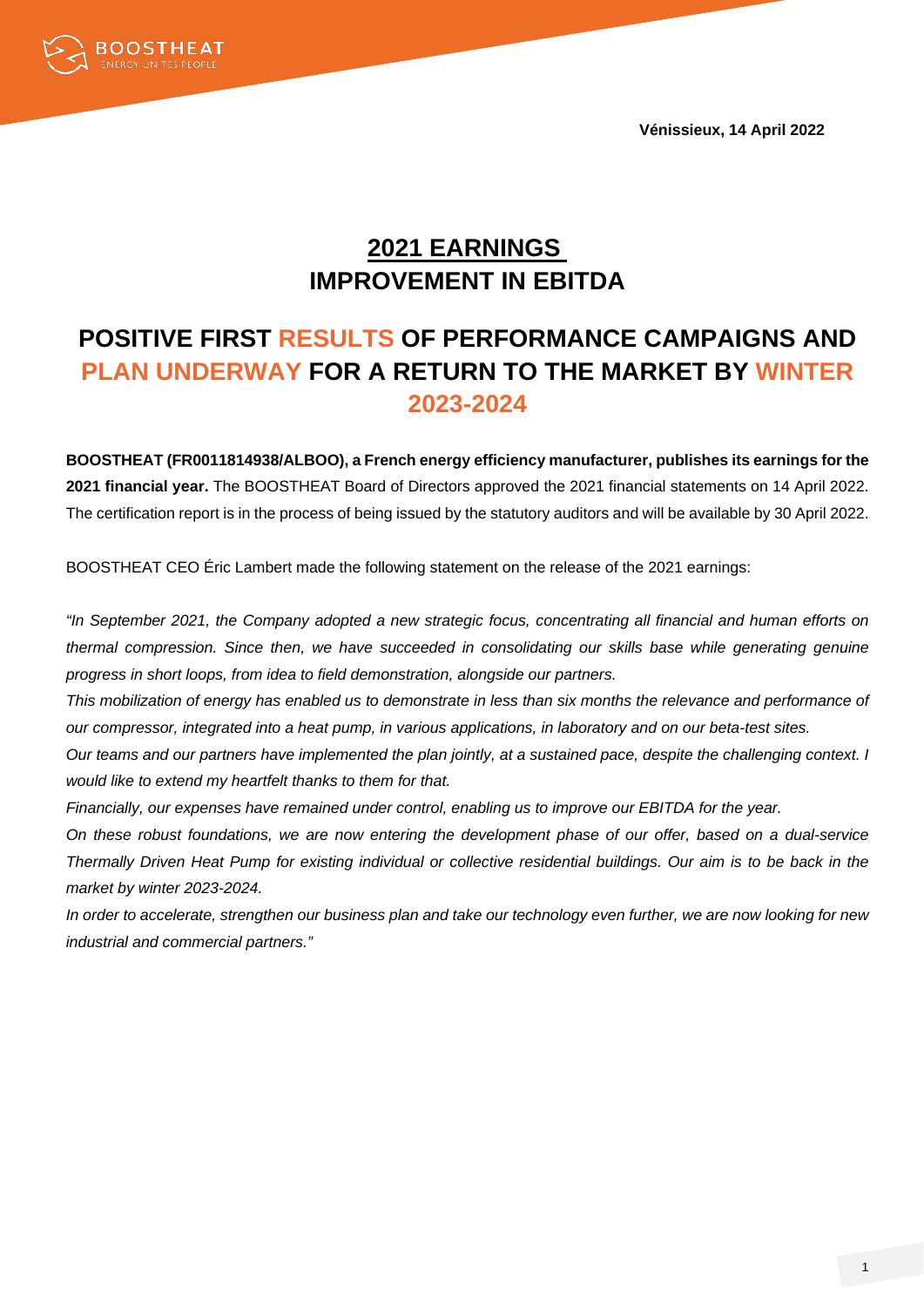

*Important comment on accounting standards: in 2021, BOOSTHEAT changed its listing market from the Euronext regulated market to Euronext Growth. As such, the Company now presents its financial statements in accordance with French GAAP.*

| French GAAP (€000) - audited                  | 31/12/2020 | 2021      |
|-----------------------------------------------|------------|-----------|
| Revenues                                      | 488        | (303)     |
| Product inventory                             | (57)       | 819       |
| Capitalized production                        | 1,184      | 2,004     |
| Reversal of provisions/transfer of expenses   | 36         | 1,547     |
| Other income                                  | 108        |           |
| <b>Total operating income</b>                 | 1,759      | 4,067     |
| Purchases of raw materials and other supplies | (1, 319)   | (695)     |
| Change in inventory                           | 390        | (315)     |
| Other purchases and external expenses         | (6, 109)   | (5,969)   |
| Payroll expenses                              | (5,510)    | (3,037)   |
| Taxes and duties                              | (227)      | (439)     |
| Other operating income and expenses           | (193)      | 25        |
| Depreciation, amortization and provisions     | (9,697)    | (5,291)   |
| <b>EBIT before non-recurring items</b>        | (20, 906)  | (11, 654) |
| Net financial expense                         | (2,637)    | (964)     |
| Exceptional income/(expenses)                 | (127)      | 413       |
| Taxes                                         | (591)      | (525)     |
| <b>Net income/(loss)</b>                      | (23,081)   | (11,680)  |

**EBITDA[1](#page-1-0) (11,245) (7,910)**

## **I GOOD CONTROL OF OPERATING EXPENSES**

In the year ended 31 December 2021, operating income amounted to €4.1 million, compared with €1.8 million in 2020, an improvement of €2.3 million. This includes €(0.3) million in revenues covering the cancellation of orders in progress and reversals on installed products,  $€2$  million in capitalized production for 2021 development costs and  $€0.8$  million in product inventory.

Operating expenses amounted to €9 million, compared with €11.6 million in 2020. They include €3 million in personnel expenses, a reduction of €2.5 million compared with 2020, in line with the reduction in the Company's workforce and the redundancy plan. At the same time, external expenses edged down by 3% to €6 million, although the Company used external services to strengthen its technical skills. At 31 December 2021, the Company had 29 employees and around 20 external service providers, mainly in R&D, compared with 42 employees at 31 December 2020.

EBITDA<sup>1</sup> totaled  $\in (7.9)$  million, an improvement on the  $\in (11.2)$  million reported for 2020, as the Company reaped the benefits of its cost-cutting plan.

<span id="page-1-0"></span> $<sup>1</sup>$  EBITDA = EBIT before non-recurring items and net depreciation, amortization and provision charges/reversals</sup>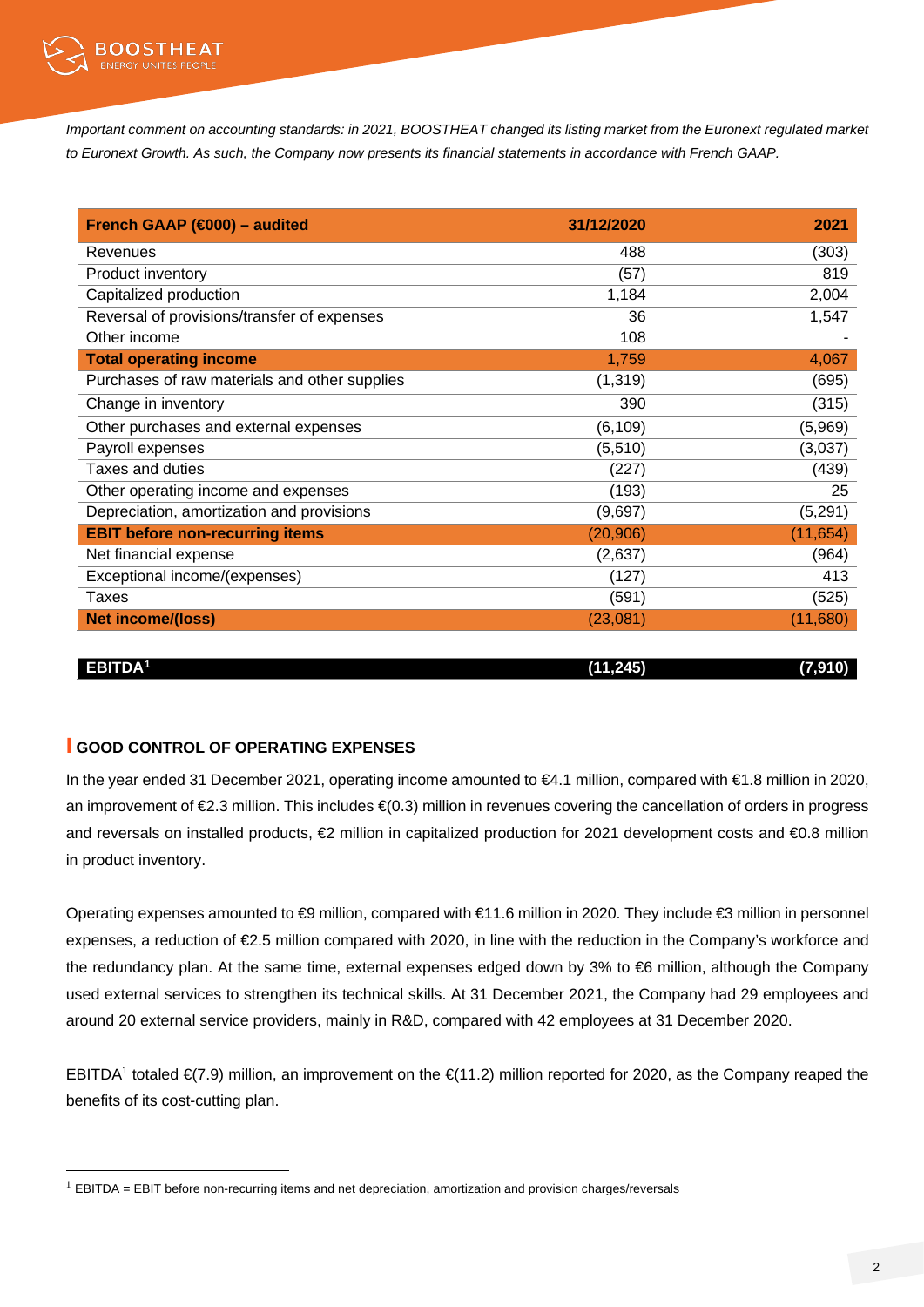

Depreciation, amortization and provisions amounted to €5.3 million in 2021, compared with €9.7 million in 2020. They include impairment of €2.1 million in respect of development costs incurred prior to 2020 and €1.8 million in respect of inventories of spare parts already mentioned in the 2021 half-year earnings. At the same time, BOOSTHEAT recorded €1.5 million in reversals of customer and equipment provisions.

After taking into account exceptional income of €0.4 million (residual share of an investment subsidy), financial expense down sharply at €(1.0) million, and tax €(0.5) million, the net loss was €(11.7) million, compared with €(23.1) million in 2020.

Gross cash and cash equivalents totaled €3.5 million at 31 December 2021, compared with €10.8 million at 31 December 2020. This does not include the €3 million bond issue subscribed for by HOLDIGAZ after the end of the year<sup>[2](#page-2-0)</sup> to support BOOSTHEAT's business plan. The Company also notes that it has an equity line with IRIS Capital in the annual amount of €10 million renewable twice and believes that it can cover its financing requirements for the coming 12 months.

Borrowings and financial debt amounted to €17.1 million, compared with €12.8 million at 31 December 2020. They include €10.9 million in bank loans (including €5 million in government-guaranteed loans repayable over five years, four of which have been extended by a year) and €6.2 million in bond financing (€5 million from core shareholders in July 2021 and €1.2 million from IRIS Capital). Note that debt maturing within two to five years represents approximately 87% of total financial debt.

## **I PERFORMANCE OF THE THERMAL COMPRESSOR VALIDATED IN MULTIPLE APPLICATIONS**

In September 2021, the Company changed its strategic focus, dedicating all financial and human efforts to its innovation in thermal compression.

Since then, skills in thermodynamics, combustion and control automation have been consolidated internally and through cooperation with expert partners, universities (Pau, Liège) and CETIAT, with which BOOSTHEAT has signed an annual cooperation agreement.

This approach has made it possible to accelerate product development with regular performance measurements in an independent laboratory and to confirm the product's performance in real-life situations via a program of 12 demonstrators in France, Germany, and Switzerland. The initial results are already satisfactory and a summary of the results of five of them will be available by the end of the heating season (May-June 2022) with ENGIE LAB Crigen on one installation and COSTIC<sup>[3](#page-2-1)</sup> on four others.

<span id="page-2-0"></span><sup>2</sup> See press release dated 28 January 2022

<span id="page-2-1"></span><sup>&</sup>lt;sup>3</sup> Climate Industries Scientific and Technical Committee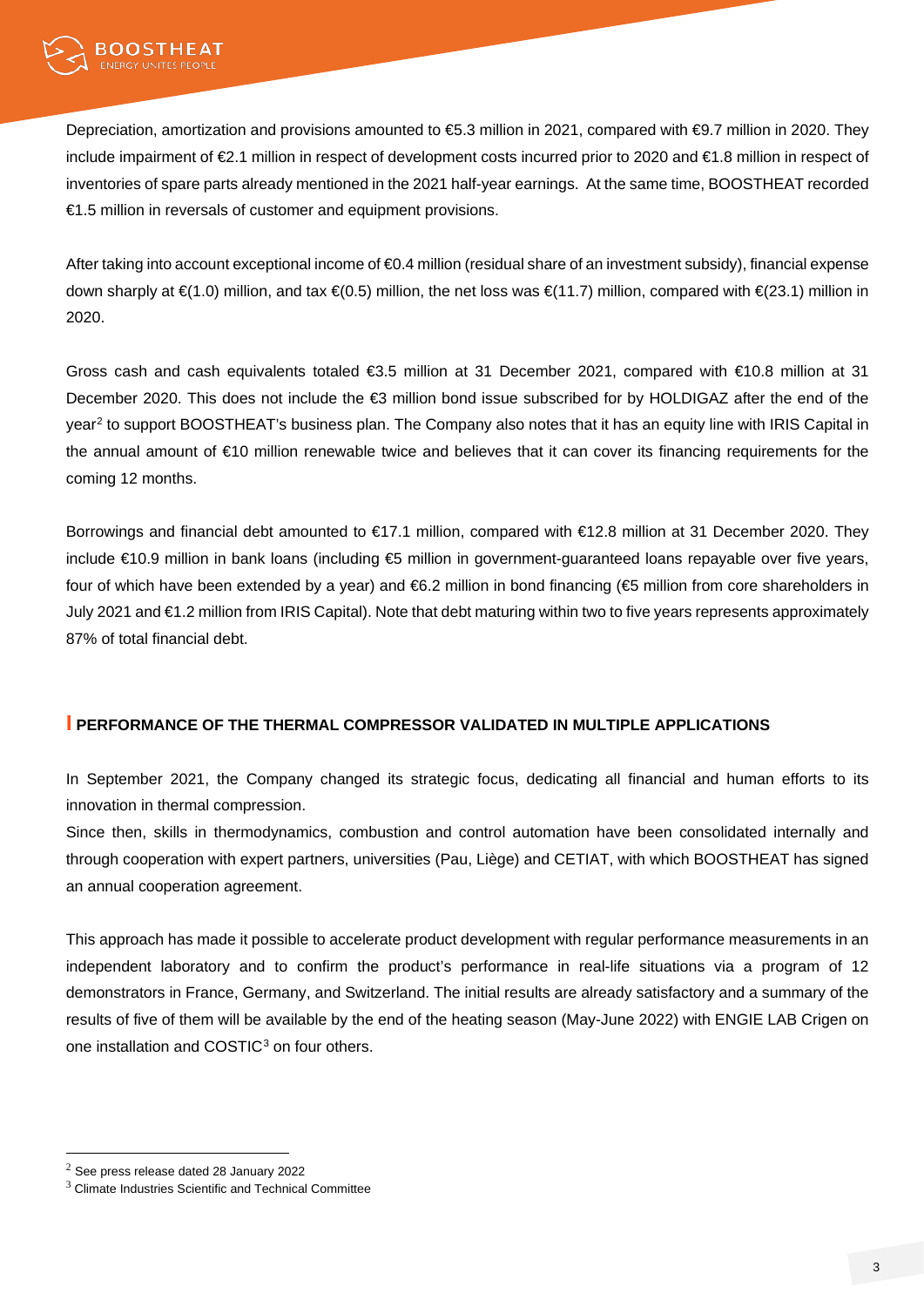Crigen, who is currently analyzing the performance of the BOOSTHEAT heat pump, states: *"ENGIE has been working with BOOSTHEAT for more than four years... Progress to date has been remarkable in terms of both reliability and performance... We are currently seeing an average performance of over 130% (LHV)."[4](#page-3-0)*

Lastly, work carried out with major market players, including DALKIA, with which BOOSTHEAT recently extended its partnership around the "domestic hot water" application, has enabled the Company to confirm the validity of its technology in this type of very high temperature application (65°C) for individual or small collective buildings.

## **I PROMISING MARKETS FOCUSED ON THE CHALLENGES OF ECOLOGICAL TRANSITION AND ENERGY SOVEREIGNTY**

The adaptation of the environmental policies of European countries and the direct implications of the REPowerEU plan, aimed at making Europe independent in respect of Russian gas, confirm, with 20% to 30% of buildings using gas by 2030 and the acceleration of investments in biomethane and hydrogen, the vital need for Europe to have gas heating solutions allowing it to reduce its energy consumption and bill. BOOSTHEAT technology is one of the few solutions that can provide an answer on that front.

## **I A RETURN TO THE MARKET IN WINTER 2023-2024, PRIMARILY IN GERMANY**

Bolstered by its performance results, BOOSTHEAT is aiming to return to the market in winter 2023-2024, with the offer of a dual-service Thermally Driven Heat Pump (domestic hot water and building space heating) for existing individual or small collective buildings.

Government subsidies to help finance energy renovations (≥ 35% not means tested) and the ratio of the price of electricity to that of gas (> 2.5) make Germany BOOSTHEAT's priority market, with an addressable market estimated at over 250,000 renovations per year.

BOOSTHEAT intends to make a significant contribution to the ecological transition by offering its technological innovation, which generates renewable energy and energy savings, for the gas heating of all buildings concerned as quickly as possible. There are considerable needs, and BOOSTHEAT plans to strengthen its response by joining forces with industrial and commercial partners.

\* \* \*

For more information on BOOSTHEAT, visit [www.boostheat-group.com](https://www.boostheat-group.com/fr/)

<span id="page-3-0"></span><sup>4</sup> David Dupuis, ENGIE project manager.